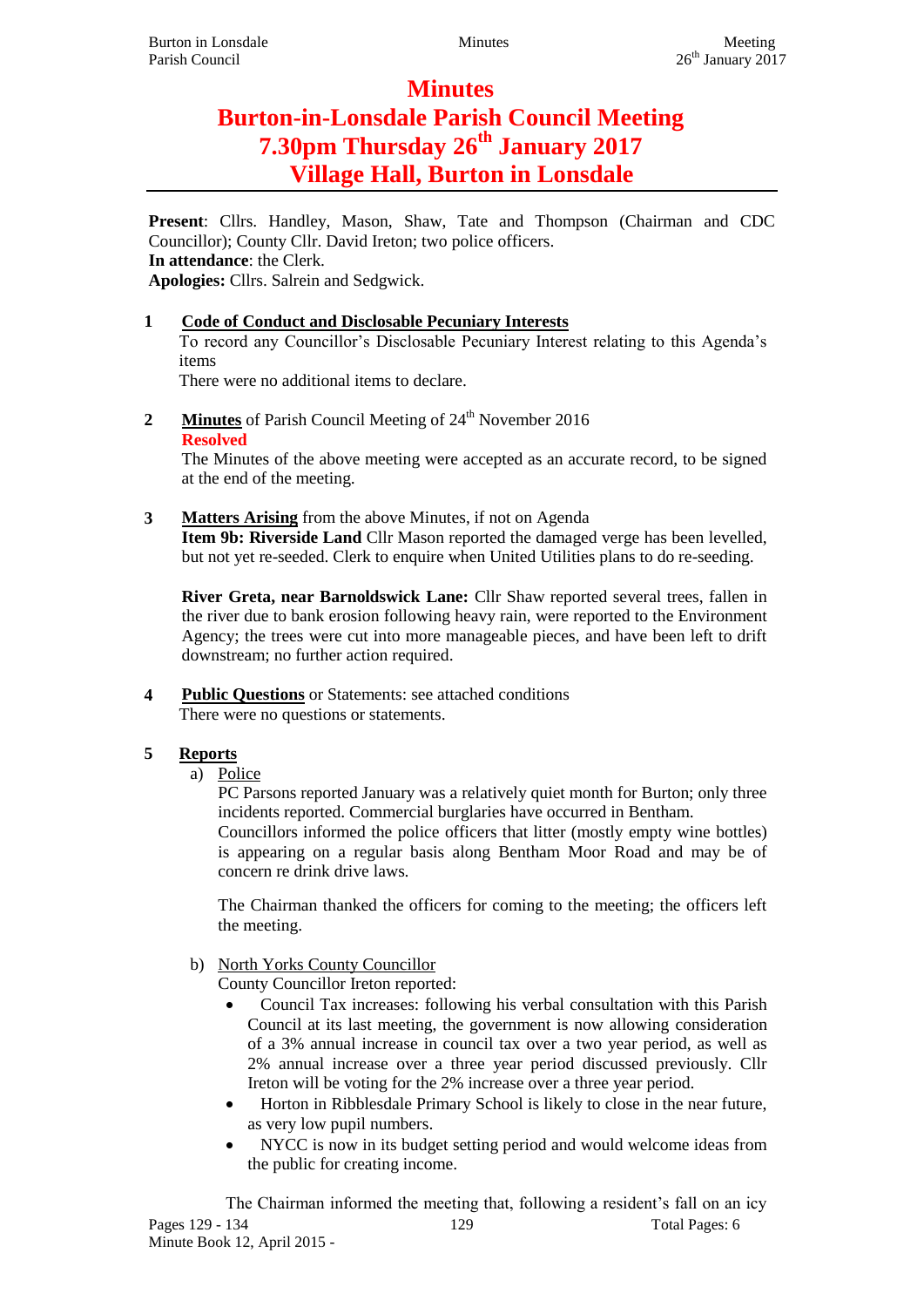road surface (Ireby Road), a request for a grit bin will be submitted to NYCC; the need will be assessed according to set criteria.

c) Craven District Councillors

District Councillor Thompson reported:

CDC meeting on  $30<sup>th</sup>$  January will consider a proposal to introduce 'comingling' of recyclable household waste to reduce collection costs (i.e. putting paper, plastic, glass and cans in the same bin, for sorting at the collection facility); currently just types 1 and 2 plastics are collected. If a household does not have space for a large blue wheeled bin, the blue bags currently used for paper collection will continue in use.

## **Resolved**

This parish council supports CDC Councillor Thompson efforts to get all plastic types collected.

## **Planning Matters**

## **Applications**

15/2016/17610: Tree works to 1 Tulip , 1 Sycamore: crown lift and reduce, Tatham House, Low Street, LA6 3LF: work already done

15/2016/17607: Conversion of attic including new dormer with flat roof and cement board finish; addition new window to gable; addition new balcony to rear at  $1<sup>st</sup>$  floor level, Flat, 40 High Street, LA6 3JP

15/2016/17642: Demolition of existing single storey accommodation and construction of two storey extension with off-street parking provision. 5 Coronation Mt, Ireby Rd.

15/2016/17678: 3 apple trees prune for fruit production, remove canker, deadwood and thin, Donkin House, Leeming Lane.

15/2016/17569: LB consent for replacement of existing rear extension and remodelling/alterations to interior, 11 High Street.

 $15/2017/17719$ : LB works internal alterations; single storey rear extension;  $1<sup>st</sup>$ floor side extension; removal of dormer, replacement with rooflights, external works. Tatham House, 1, Low St.

The above applications were discussed briefly.

# **Resolved**

There were no comments on any of the above applications; Clerk to notify CDC Planning.

# **Withdrawn Application Noted:**

**15/2016/17391**(Listed Building) application to replace all windows and fit double glazed UPVC Sash Windows, Frount Cottage, Duke Street, Burton in Lonsdale, LA6 3LG

**Planning Appeal** 15/2016/16790 Beeches and Sycamore Cottages, Barnoldswick Lane: ongoing as of 26 January 2017.

## **Permissions Noted:**

15/2016/17509: construction of garage, Longber Barn, LA6 3LA 15/2016/17321: new summerhouse, Tatham House, Low St, LA6 3LF 15/2016/17344: LB consent replacement front door, Hollins House, Duke Street 15/2016/17607: conversion of attic, etc, 40 High St.

# d) Clerk; YLCA

- The Clerk reported that the YLCA is consulting local branches about reducing the number of representatives on the YLCA's Joint Executive Board; any comments should be sent direct to the YLCA.
- Correspondence Beacons to commemorate "The Battle's Over - A Nation's Tribute and WW1 Beacons of Light".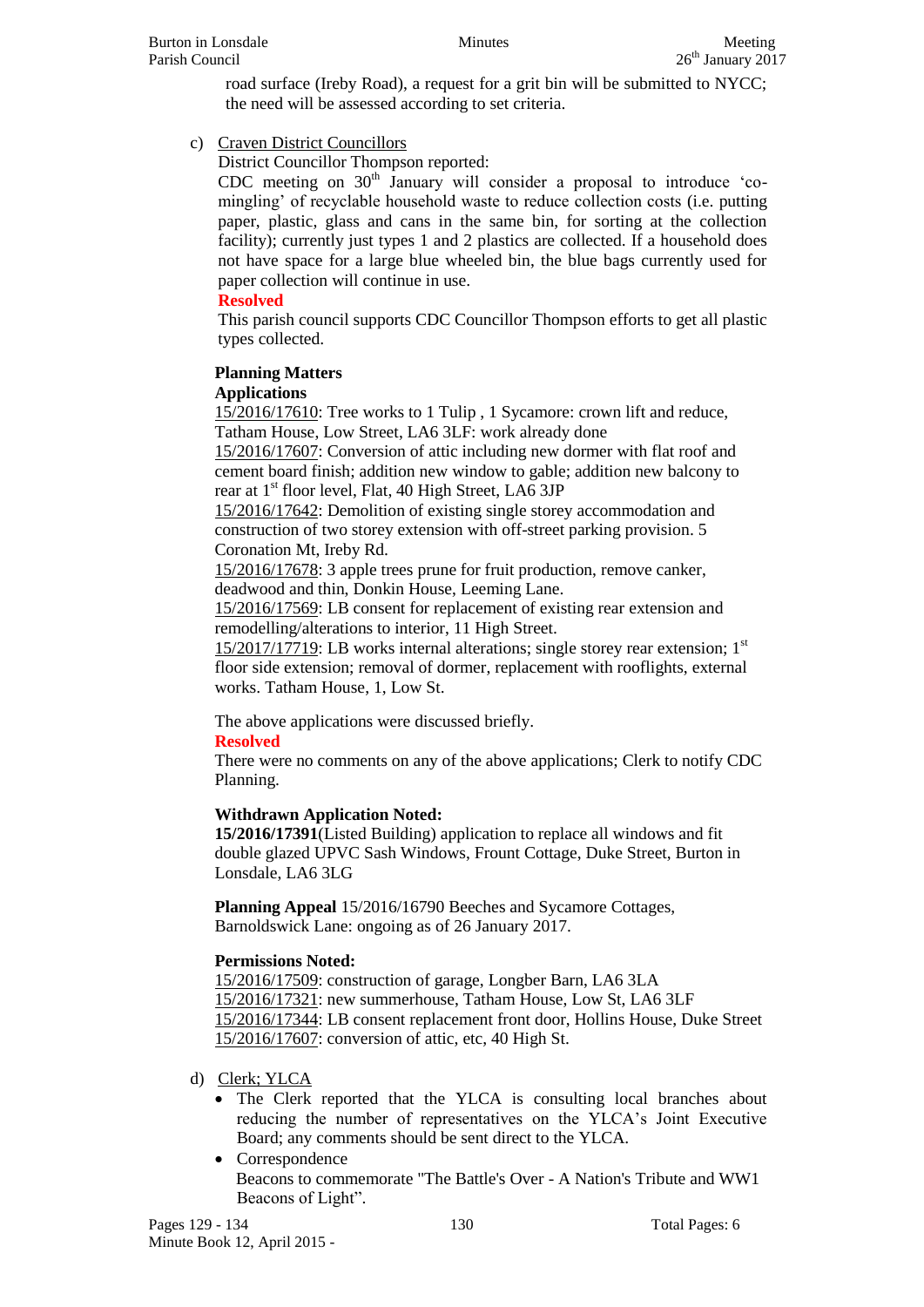## **Resolved**

The Parish Council will put forward its name to be included in the list of beacons; Mr Booth to be asked for permission to locate the beacon on Castle Hill.

## **6 Finance Matters**

a) Bank balances, including receipts since statement date

The Clerk reported the bank balances as per the Appendix. There will be approximately £9,000 at year end uncommitted to a specific item. This is subject to change between now and year end at  $31<sup>st</sup>$  March 2017.

b) Approval of payments of budgeted and non budgeted items **Resolved**

To approve the payments as per the Appendix.

The Christmas Tree was a notable success in December, mainly due to new LED lights being used.

#### **Resolved**

To order a Christmas Tree and LED lights for December 2017.

It was further noted that Mr Gillibrand does not wish to be reimbursed for the electricity used for the lights; a letter of thanks to be sent to Mr. Gillibrand.

c) Pensions Act 2008: automatic enrolment; Clerk's gratuity and contractual commitment.

Extensive research has been conducted by both the Chairman and the Clerk. Under the Pensions regulator's Auto Enrolment scheme, the Parish Council is not obliged to register its current employee in a pension scheme, as the Clerk's circumstances fall outside the requirements. However, a Communities and Local Govt Letter of 14 December 2011 appears to be sufficient to maintain the status quo with regard to the council's current circumstances.

#### **Resolved**

- The current gratuity provision will continue; the November 2016 calculation is £2,156, based on 2014 YLCA formula, and will increase by 3.75% of the annual salary (rounded down to nearest £100), each year the current Clerk is employed by this Parish Council.
- This arrangement to be formalised as an amendment in the current contract of employment, noting the Clerk will be paid a gratuity on leaving the Parish Council's employment.
- The Parish Council acknowledges its duty as an employer: future clerks' circumstances / pension provision will be assessed on appointment as per Pensions Regulator's required on-going duties.

## **7 Parish Councillor Reports**

Cllr Thompson reported on behalf of Cllr Salrein

- Overgrown ivy above the pavement at Ireby/Ingleton Road junction requires cutting back as it is obstructing the way. This will be dealt with shortly.
- The road surface leading off the Village Green on to the main road requires repair; Clerk to report to Highways.

Cllr Thompson continued:

 Local Green Spaces: CDC consultation. A letter from CDC indicated the Recreation Field is protected under different rules and that the Riverside Land does not qualify for inclusion under the current criteria. Cllr Thompson discussed at length with CDC Planning Policy Team the above, and further agreed the Very Old and Separate Churchyard would be included in the list, as the main churchyard is already included.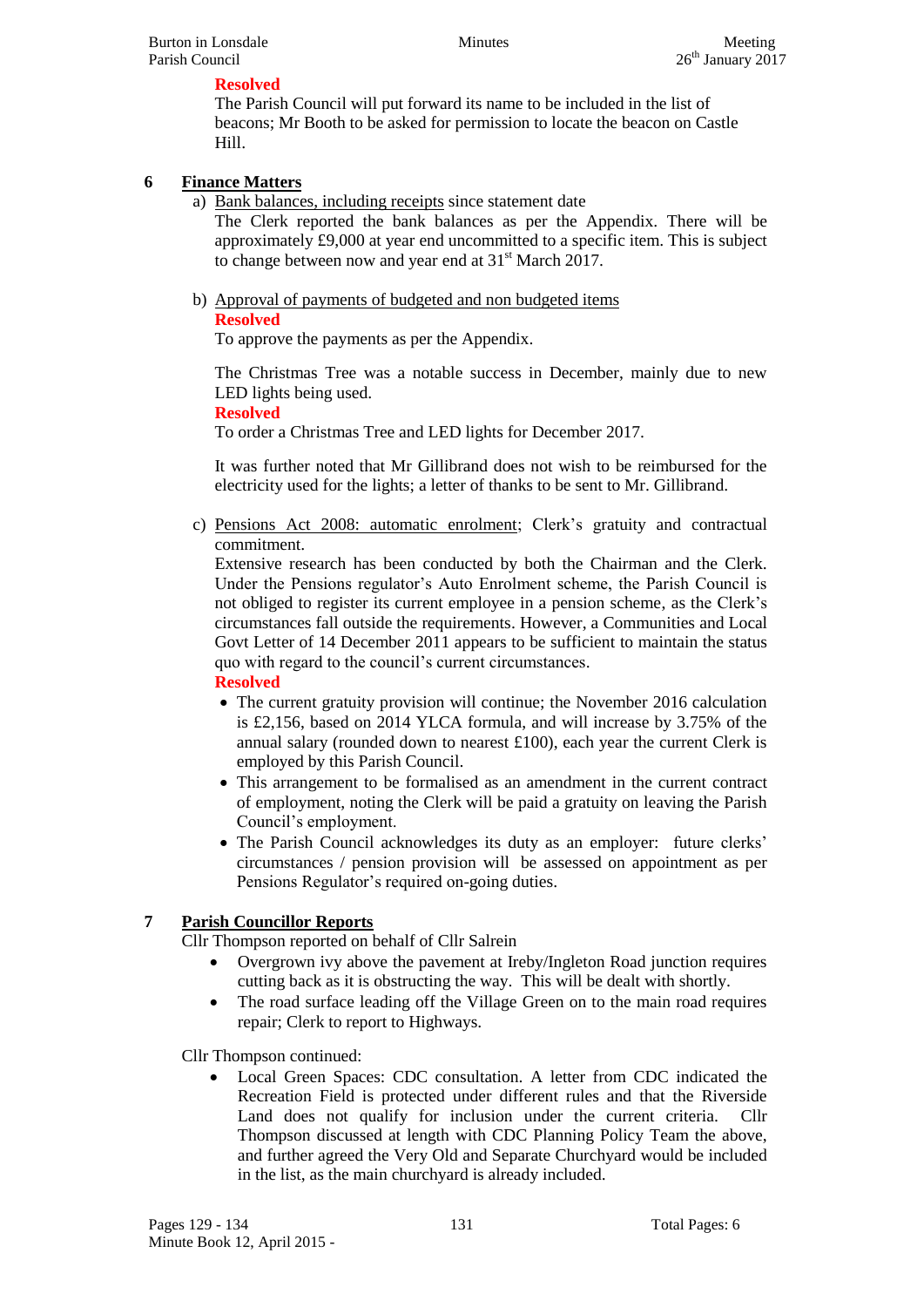- a) Village Hall Committee: no report
- b) Bentham Common Lands Charity

Cllr Thompson reported BCLC has held a meeting to appoint Trustees and to amend Charity Commission details; a secretary has been appointed. A further meeting will be held in the near future.

c) Woodland Trust

Cllr Thompson reported a Woodland Trust representative made a site visit in December 2016; the footpath between Greeta House and Clifford Gill requires repair (diverting small stream to side of path).

d) Local Footpath Volunteers

Cllr Thompson reported four volunteers have agreed with NYCC Countryside Services to do footpath maintenance/repair work in the locale (Burton, Bentham, Ingleton). This work can be done under the Parish Council's auspices. Materials will be supplied by NYCC; small tools will be supplied by volunteers; if larger tools required, NYCC may assist purchase.

#### **Resolved**

The Parish Council agrees the Local Footpath Volunteers will work under this Parish Council's remit.

Cllr Thompson to sign the contract on behalf of the Parish Council and give a copy to the Clerk for the Council's records.

The first project will be work to Footpath 7 (High Street to Barnoldswick Lane, across the Frount), to re-instate safe steps to/from Bogg Beck bridge.

It was noted the gabions (stone filled wire cages) used to reinforce the west bank downstream from Bogg Beck bridge washed away some time ago; they require replacement to avoid the ground under the bridge also being washed away. Cllr Thompson will make inspection.

## **8 Recreation Committee**

#### a) Play Area inspection reports

Nothing to report; infant swing seats material appear to be developing cracks; this will now be monitored regularly, as a matter of course, with a view to replacing the seats at an unspecified future date.

b) Pavilion: bookings, maintenance, including cleaning

Bookings are continuing; the social room carpet was cleaned, and may need a further cleaning, as some mud stains have proven to be stubborn to remove.

c) Child Protection Policy: annual review

The policy was reviewed; some minor changes in wording, to incorporate current terminology, are proposed.

#### **Resolved**

To adopt the revised Child Protection Policy; Cllr Thompson signed and dated on behalf of the Parish Council.

## **9 Maintenance Reports**

a) Village Green, including War Memorial

Cllr Handley recommended inspection/minor cleaning of War Memorial in time for 2018 Commemoration.

#### **Resolved**

To inspect the War Memorial and clean if necessary at a future date (before November 2018)

b) Riverside Land: annual tree inspection. Local resident S Hastie has agreed to assist with visual inspection; any trees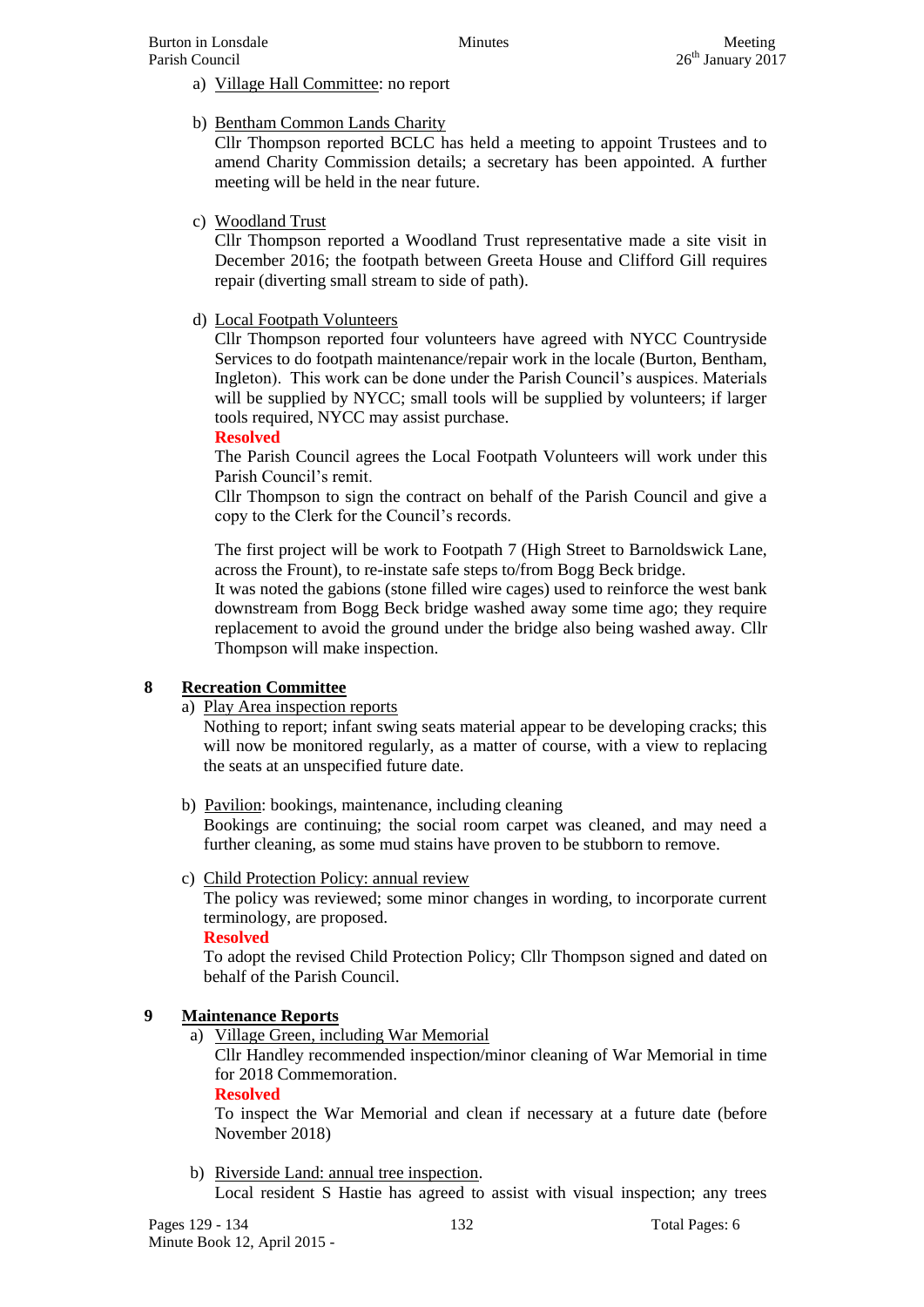giving concern will require a specialist's opinion. **Resolved**

To photograph at regular intervals the area, to record outward appearance, and maintain a digital record of the photographs.

- c) Very Old and Separate Churchyard Several headstones have been straightened. It was noted permission should have been sought from the Church beforehand. The removal of a self-seeded three stemmed ash tree growing directly next to a headstone is now sought. A survey of the closed Churchyard has been completed by the Ingleborough Archaeology Group, available on the Group's website at: <http://www.ingleborougharchaeologygroup.org.uk/BiLhome.html> .
- d) Street Lighting No report.
- e) Public benches: no report; noted some work required during 2017.
- f) Public Footpaths: see Local Footpath Volunteers report above.
- **10 Items to be included by Clerk in press release** None noted.
- **11 Date, time and venue next monthly Parish Council meeting** Draft schedule meeting dates 2017-18 were not discussed. Next meeting to be  $23^{\text{rd}}$  February 2017, 7.30pm in the Village Hall.

Meeting closed at 9pm.

**Signed............................................................. Dated............................**